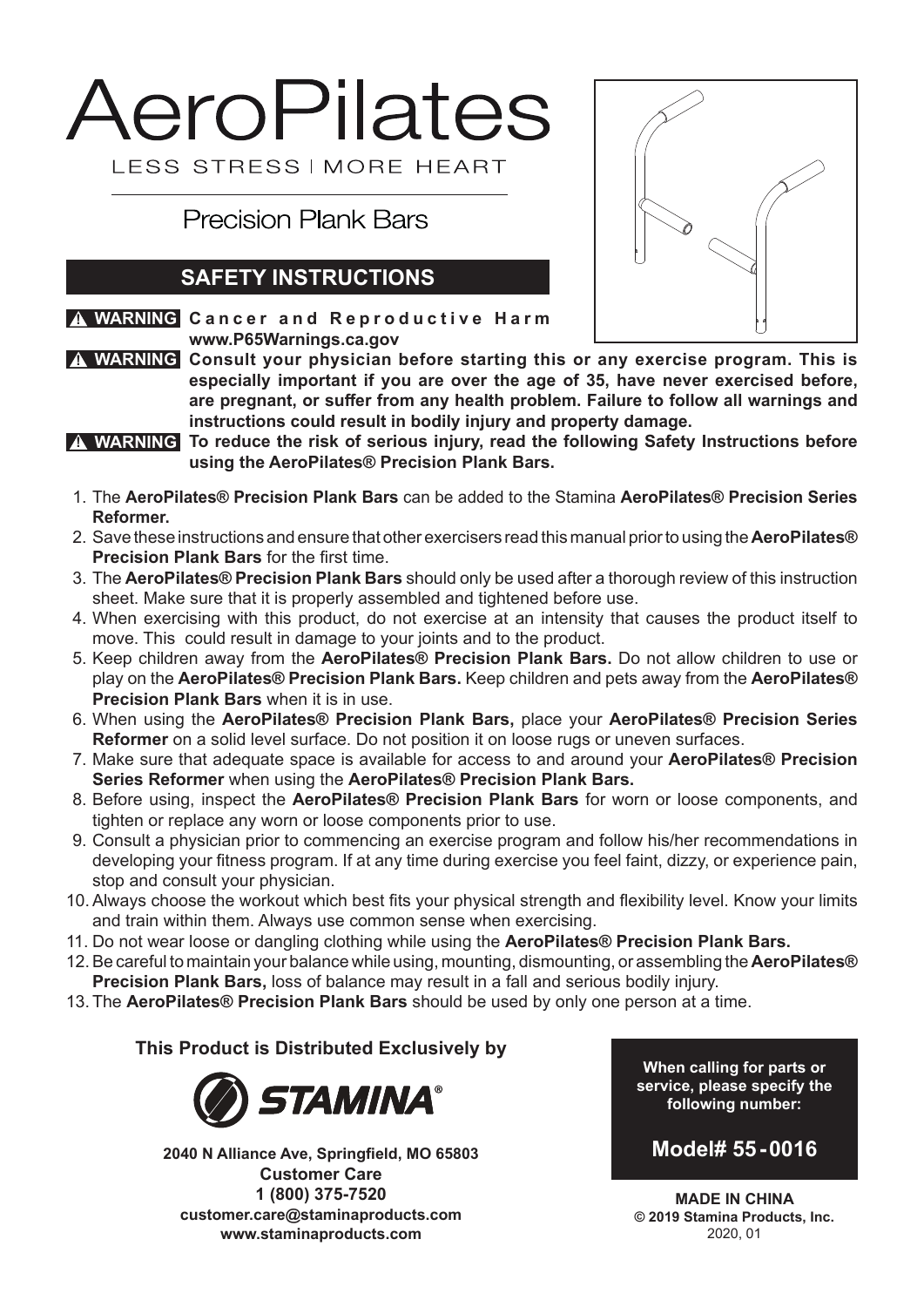

## **ACCESS YOUR ONLINE WORKOUT VIDEOS!**

**How to Access Your Videos** 

- 1. Go to video.staminaproducts.com
- 2. Click **REDEEM A CODE**
- 3. Enter your product VIDEO CODE

## Your **video code** is the model number + serial number. This info can be found on the serial decal.

\*EXAMPLE ONLY. USE MODEL NUMBER + SERIAL NUMBER FROM THE DECAL ON YOUR PRODUCT.



**REDEEM** Digital product only. No physical DVD will be shipped.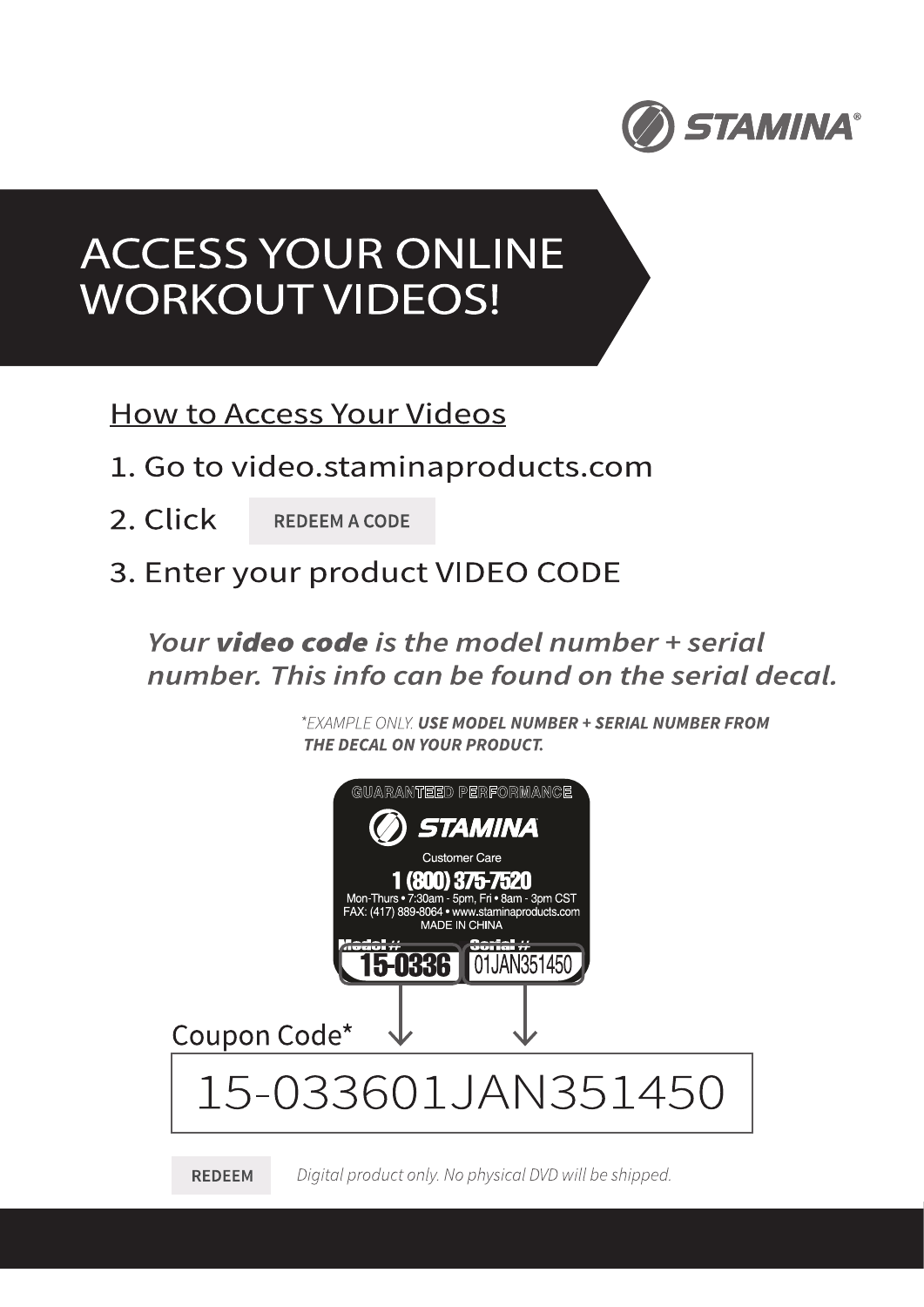

### **Using The AeroPilates® Precision Plank Bars**

Remove the **FOOTBAR** on your **AeroPilates® Precision Series Reformer.**

Refer to illustration A. Fully insert the **LEFT** and **RIGHT PLANK BARS(1, 2)** into the mounting holes in the **FRONT FRAME.** Align the holes in the **LEFT** and **RIGHT PLANK BARS(1, 2)** with the holes in the **FRONT FRAME** and secure with the **LOCKING KNOBS.**

There are two holes in the **LEFT** and **RIGHT PLANK BARS(1, 2)** that allow you to set the **LEFT** and **RIGHT PLANK BARS(1, 2)** to different positions for different exercisers. Refer to the illustrations below.